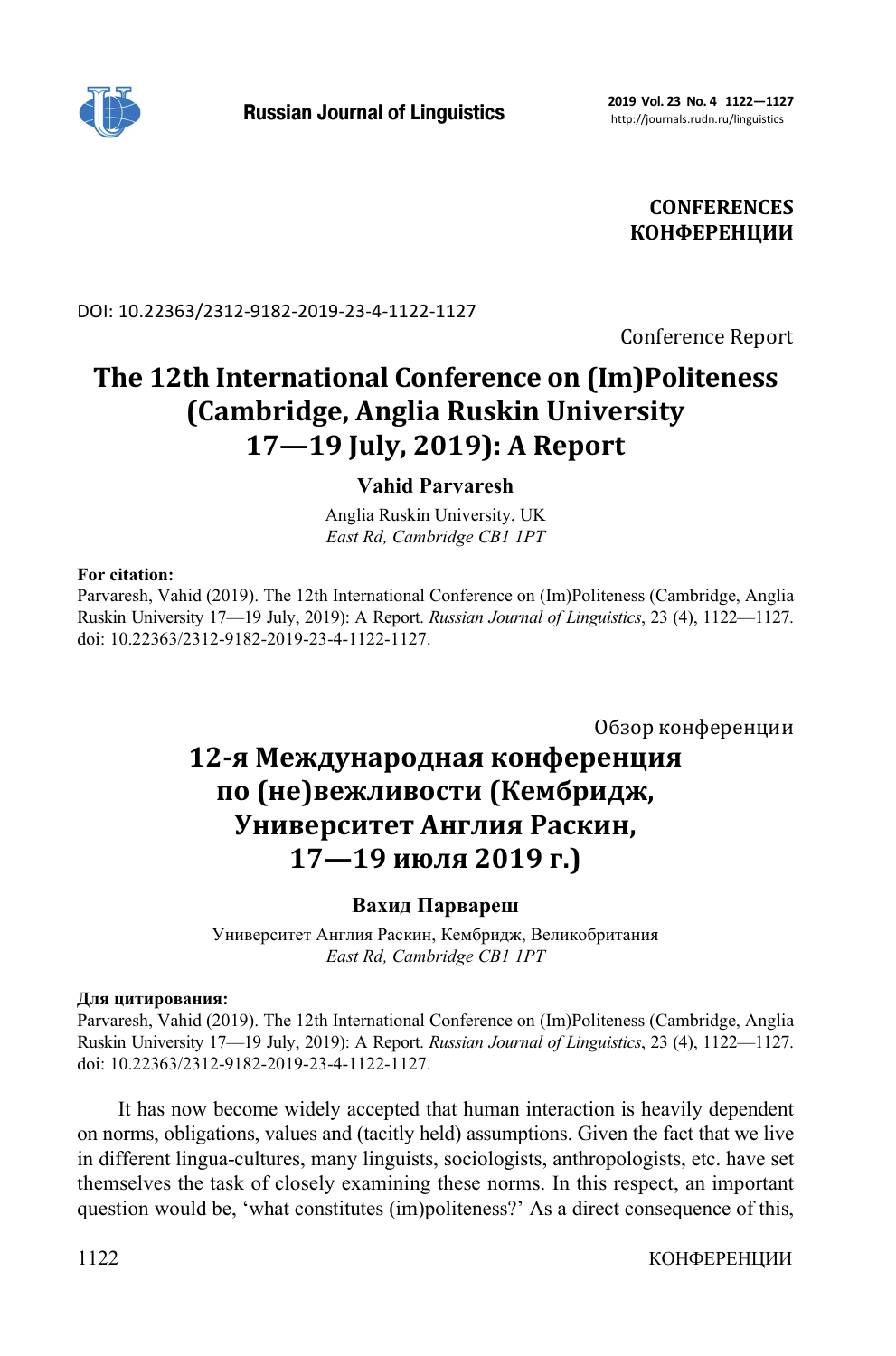the study of (im)politeness has recently become so popular in academia that there is a great need for further synergy in this field.

In response to the above need and given the 'elusive' nature of (im)politeness (Culpeper, 2013, p. 3), the School of Humanities and Social Sciences at Anglia Ruskin University organised and hosted the 12th International Conference on (Im)politeness at its Cambridge Campus from 17—19 July 2019, continuing the tradition of successful conferences organised under the aegis of the Linguistic Politeness Research Group. Given the fact that those who study (im)politeness do not always adopt mainstream approaches to the topic, but rather are motivated to use more innovative theoretical and analytical perspectives, it was decided to organise the conference under the general theme of 'Within and Beyond Mainstream Approaches to (Im)politeness'.

In general, the many diverse papers which were received are testament to the fact that (im)politeness studies is undoubtedly an active line of inquiry which is being pursued via a variety of novel theoretical and analytical approaches. As chair of the conference, and having read each paper's abstract as well as personally attending many of the presentations, I observed the following developments in (im)politeness studies:

- a. It appears that the study of (im)politeness, as found in historical data, has become an increasingly popular trend. This is a particularly welcome development because it enables researchers to make more informed comparisons between modern day norms and obligations, as opposed to those practiced in the past. Also, reconstructing the past is an endeavour that many scholars, in different fields of inquiry, have undertaken over the years. The (im)politeness researcher's take on the topic is a welcome addition to what is already known.
- b. Many of the contributors examined online data, particularly data pertaining to the use of language on social media (e.g. Twitter). Given the fact that we would appear to be currently living in what Yus (2019, p. 1) calls the fifth phase of the Net, where "there is a presumption of physical-virtual congruence, since users do not turn into different people in either of the environments (offline/ online)", the use of such data is welcome. Furthermore, some of the papers revealed that new platforms (e.g. Instagram, YouTube, etc.) provide their users with new affordances, thus enabling researchers to have unprecedented access to the interactional achievements of users by investigating their evaluative language (i.e. meta-language). This tendency has given rise to some interesting studies on the topic.
- c. Another important insight revealed by a number of papers was that the study of aggressive language can reveal a great deal about human interaction and the corresponding hidden social values. As some of the studies revealed, the use of aggressive language has been increasing, particularly on the Internet, which is why its investigation has become popular. While there is great potential in all the topics discussed during the conference, given the importance and urgency of such issues as cyberbullying and trolling, there appears to be a need for further investigation of the language of cyberbullying.
- d. Another fascinating aspect of the conference was the contribution made by some of the studies to conceptualising morality, an important feature of human interaction. Of course, the question of what is right or wrong has always arisen (see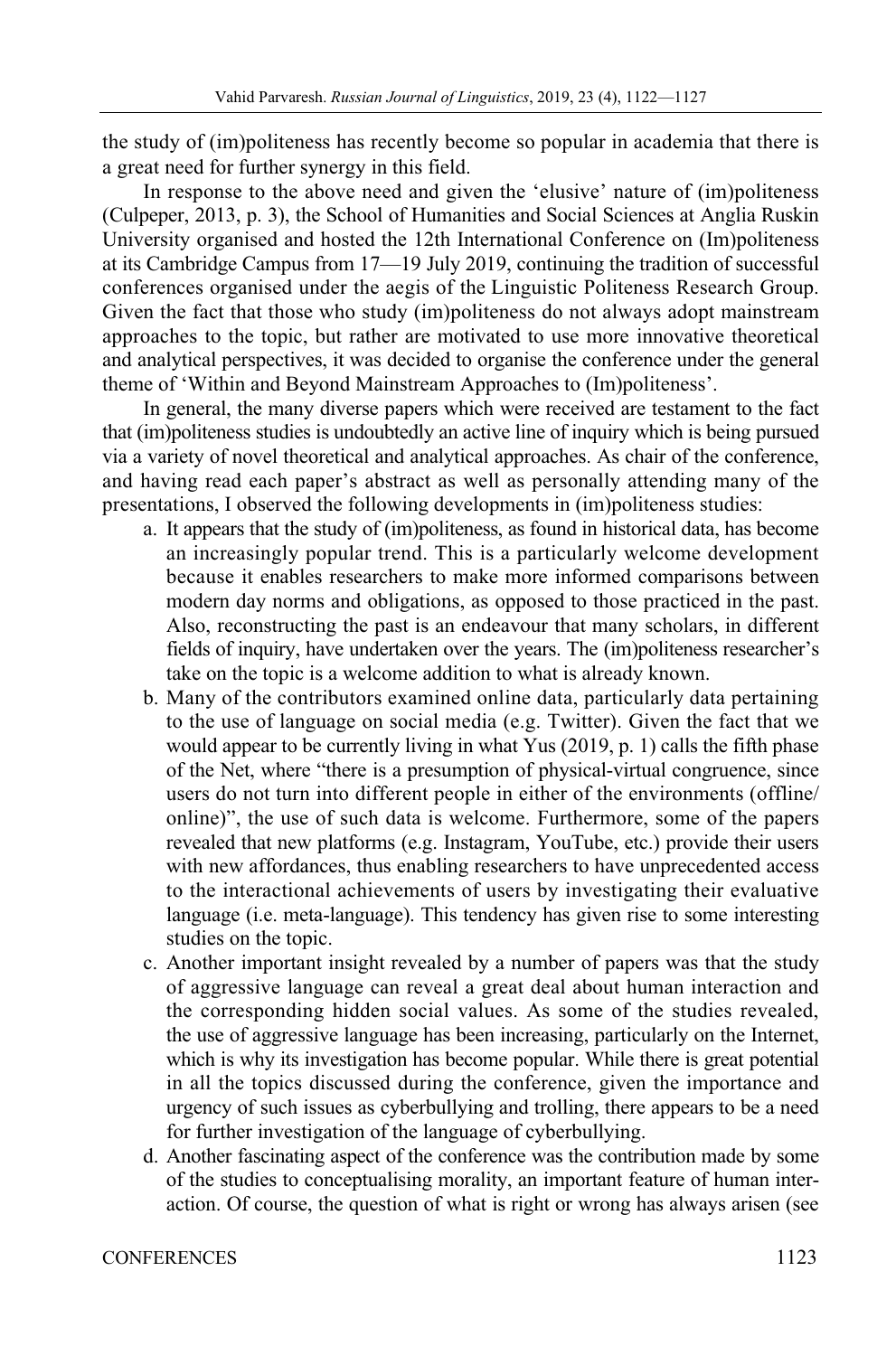Haidt, 2012); however, the study of the intersection between morality and impolite and aggressive behaviour is more recent, and has great potential to advance our understanding of the topic (Parvaresh, 2019).

- e. In the case of impolite language, as many of the authors stipulated in their presentations, a clear distinction should always be made between the speaker and the hearer, or rather between causing offence (e.g. Bousfield, 2008; Culpeper, 2011) and taking offence (e.g. Haugh, 2015; Tayebi, 2016; see also Haugh & Sinkeviciute, 2019). The latter point pertains to the ever-increasing importance being placed on (im)politeness as a means of evaluation (Kádár & Haugh, 2013).
- f. As many of the papers pointed out, the notion of (im)politeness continues to be investigated in a variety of discourse domains, including, amongst others, political language. This is understandable when it is considered that, with the current dramatic increase in the use of social media, there are few boundaries between politicians and ordinary people, hence resulting in the ubiquitous use of polarised language. Indeed the study of such polarised language can offer fresh insight into (im)politeness studies.
- g. The investigation of the language used in conflict, defined as those interactive situations which are processed as "manifested in incompatibility, disagreement, or difference within or between social entities (i.e., individual, group, organization, etc.)" (Rahim, 2017, p. 370; cf. Kelly et al., 2019), has been attracting the attention of many researchers. This is understandable and very much welcome given the fact that conflict can potentially lead to, amongst other things, the use of impolite and/or aggressive language (see Kádár et al., 2019, for a theoretical discussion).
- h. Speech acts (e.g. apology, refusal) continue to attract the attention of many researchers, including both established academics as well as research students, particularly when it comes to second language learning/acquisition. This is understandable because speech acts are suitable for comparative purposes, thus enabling researchers to compare two languages more conveniently. Of course, this line of research has, over the years, contributed a great deal to our understanding of (im)polite norms, as revealed by the many speech acts investigated. Even so, as was emphasised in one of the conference sessions, there appears to be a need for such speech act focused comparative studies to adopt more innovative frameworks, i.e. ones which enable researchers to take account of the actual dynamics of the situation. Adopting the notion of pragmeme, i.e. situational prototypes (e.g. Mey, 2001; Parvaresh & Capone, 2017) might be a solution.
- i. Given the increase in the use of online data for research projects on (im)politeness, the issue of research ethics requires particular attention. During the  $12<sup>th</sup>$  International Conference on (Im)Politeness I observed, on many occasions, the admirable practice of highlighting to the audience the ethical considerations and risks that were involved in data collection and how each author managed these risks. As Locher and Bolander (2019, p. 88) note, holding an "ethics-related conversation" should ideally be encouraged more, an endeavour which can "enhance the likelihood" that we "learn from best practices".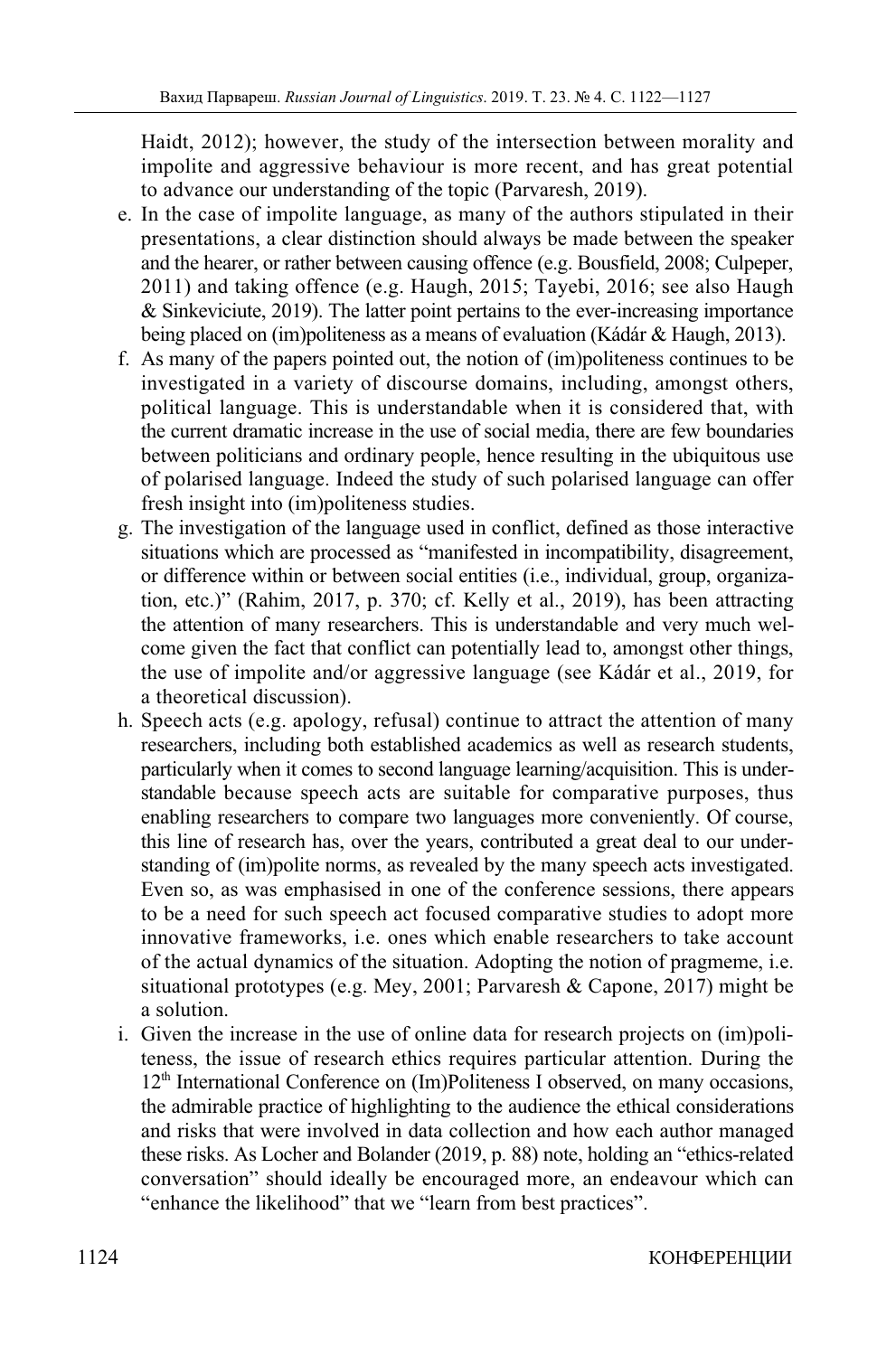The conference also featured four plenary speakers, and on the first day of the conference Juliane House and Daniel Kádár performed this role. In their separate, but related, talks, Juliane and Daniel shared with the delegates the findings of their project, i.e. the use of what they termed 'Ritual Frame Indicating Expressions' (RFIEs). While Juliane's talk focused on how examples of these RFIEs are generally translated across languages, Daniel explored the use of some of these RFIEs in different corpora. Overall, Juliane and Daniel argued that, to compare languages in terms of (im)politeness, one should focus on comparable aspects of language and, according to the authors, RFIEs are one of the best candidates for this purpose as they are linked with the 'rights and obligations' which are at the heart of any interaction.

On the second day, Jonathan Culpeper conducted the plenary talk. He first provided the audience with some crucial information regarding the origins of (im)politeness studies. As Jonathan claimed, rather surprisingly, politeness studies date back to 1558 when Giovanni della Casa's *Il Galateo* was published. According to Jonathan, the book could be cautiously considered to be a "precursor" to some of today's classic politeness models. Jonathan also argued that politeness studies do not necessarily have a 'standard' theory or set of standard theories. Hence, as Jonathan suggests, despite its well-discussed flaws, Brown and Levinson's (1987) politeness theory can still be used provided it is:

— "used critically and sensitively"

— "supplemented by other notions"

As far as data and methodology are concerned, Jonathan predicted that the dominance of qualitative methods is unlikely to change in the future, but a more systematic use of corpus and quantitative methods is likely to become more popular.

The final plenary talk was given by Andreas H. Jucker who explored the rise and fall of what he referred to as 'non-imposition politeness', which, in principle, "consists of the strategies that give the addressee a choice" (Jucker, 2012, p. 425).These strategies serve to highlight 'noncoerciveness', and thus help the speaker not to, or at least pretend not to, "intrude on the addressee's wish to remain free from imposition, as for instance in the polite request, 'Could you, please, open the window?'" (Jucker, 2012, p. 425). Adopting a genre-based methodology with an inherently bottom-up approach, Andreas's talk painted a very illuminating picture of how these non-imposition politeness forms, exemplified by request forms, were used throughout the twentieth century. Andreas explained how the study of non-imposition politeness increased rapidly during the second half of the twentieth century, but has since somewhat declined in recent years.

The 12<sup>th</sup> International Conference on (Im)Politeness also marked the launch of a new journal, namely *Contrastive Pragmatics — A Cross-Disciplinary Journal*. Published by Brill Publishers and co-edited by Karin Aijmer, Juliane House, Daniel Kádár and Hong Liu, the journal, as the name suggests, seeks to attract contributions that compare and contrast languages used within different lingua-cultures.

All in all, I believe that the  $12<sup>th</sup>$  International Conference on (Im)Politeness was successful in achieving its aims. It served as a friendly venue for the discussion of recent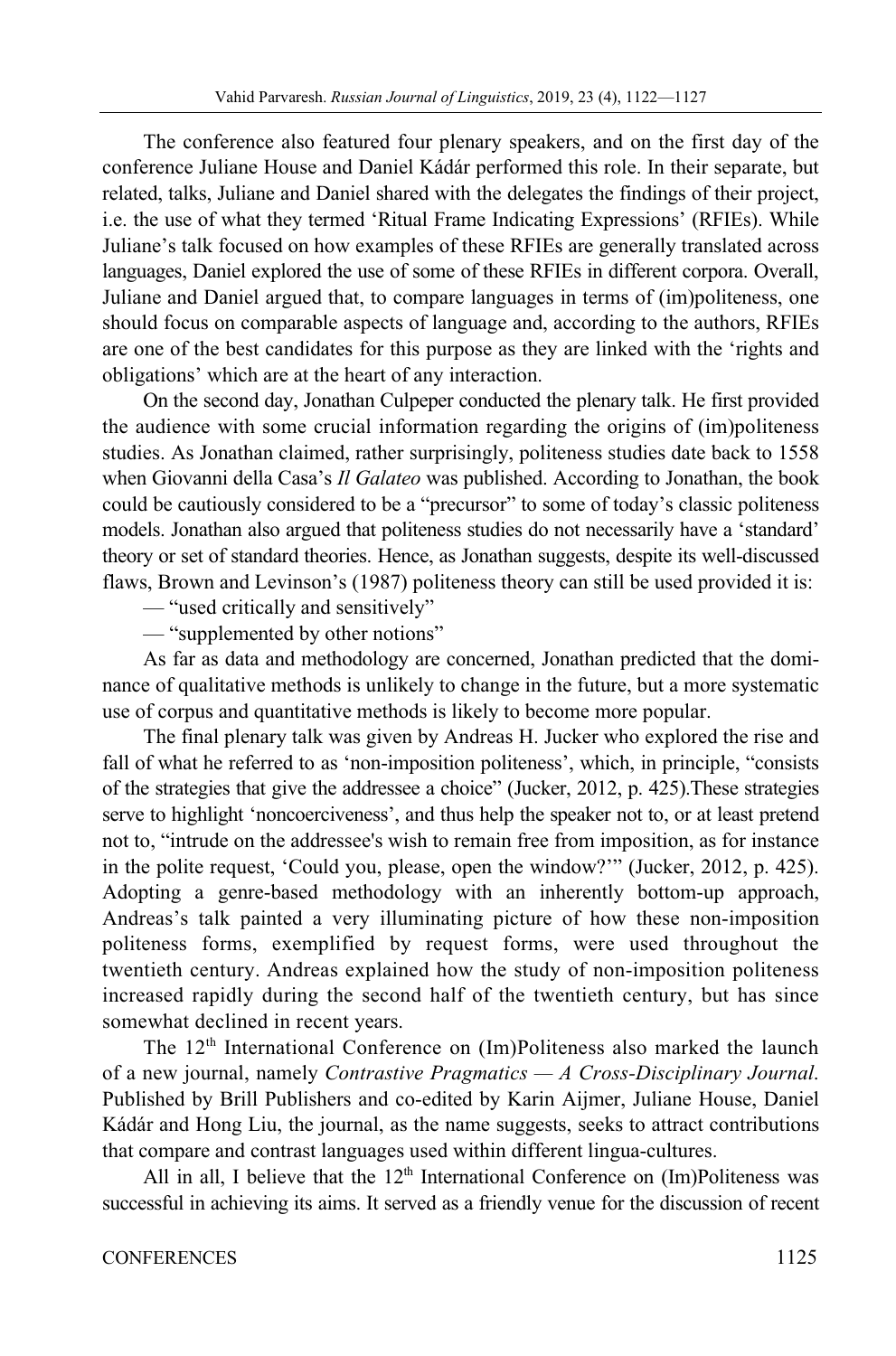findings in this field. A wide range of topics, data-sets and languages were discussed. The question and answer sessions were critical but constructive, enabling both the audience and researchers to engage in dialogue, which was further testament to the fact that (im)politeness research "is a dynamic and growing field" (Culpeper et al., 2017, p. 7).

> **© Vahid Parvaresh, 2019**  creative ommons **https://creativecommons.org/licenses/by/4.0/**

### **REFERENCES**

Bousfield, Derek (2008). *Impoliteness in Interaction.* Amsterdam: John Benjamins.

- Brown, Penelope & Stephen C. Levinson (1987). *Politeness: Some Universals in Language Usage.* Cambridge: Cambridge University Press.
- Culpeper, Jonathan. (2011). *Impoliteness: Using Language to Cause Offence.* Cambridge: Cambridge University Press.
- Culpeper, Jonathan (2013). Impoliteness: Questions and answers. In Denis Jamet & Manuel Jobert (eds.), *Aspects of Linguistic Impoliteness* (pp. 2—15). Newcastle upon Tyne: Cambridge Scholars Publishing.
- Culpeper, Jonathan, Michael Haugh & Daniel Z. Kádár (2017). Introduction. In Jonathan Culpeper, Michael Haugh & Daniel Z. Kádár (eds.), *The Palgrave Handbook of Linguistic (Im)Politeness* (pp. 1—8). London: Palgrave Macmillan.
- Haidt, Jonathan (2012). *The Righteous Mind: Why Good People Are Divided by Politics and Religion.*  New York: Vintage.
- Haugh, Michael (2015). Impoliteness and taking offence in initial interactions. *Journal of Pragmatics*, 86, 36—42.
- Haugh, Michael & Valeria Sinkeviciute (2019). Offence and conflict talk. In Matthew Evans, Lesley Jeffries & Jim O'Driscoll (eds.), *The Routledge Handbook of Language in Conflict* (pp. 196— 214) Abingdon, Oxon: Routledge.
- Jucker, Andreas H. (2012). Changes in politeness cultures. In Terttu Nevalainen & Elizabeth Closs Traugott (eds.). *Handbook of the History of English.* Oxford: Oxford University Press.
- Kádár, Daniel. Z. & Michael Haugh (2013). *Understanding Politeness.* Cambridge: Cambridge University Press.
- Kádár, Daniel Z., Vahid Parvaresh & Puyu Ning (2019). Morality, moral order, and language conflict and aggression: A position paper. *Journal of Language Aggression and Conflict,* 7(1), 6—31.
- Kelly, Michael, Hilary Footitt & Myriam Salama-Carr (eds.). (2019). *The Palgrave Handbook of Languages and Conflict*. London: Palgrave Macmillan.
- Locher, Miriam A. & Brook Bolander (2019). Ethics in pragmatics. *Journal of Pragmatics*, 145, 83—90.
- Mey, Jacob. (2001). *Pragmatics: An Introduction* (2nd edn). Oxford: Blackwell.
- Parvaresh, Vahid. (2019). Moral impoliteness. *Journal of Language Aggression and Conflict*, 7 (1), 79—104.
- Parvaresh, Vahid & Alessandro Capone (eds.). (2017). *The Pragmeme of Accommodation: The Case of Interaction around the Event of Death*. Cham, Switzerland: Springer.
- Rahim, Afzalur (2017). *Managing Conflict in Organisations.* London: Routledge.